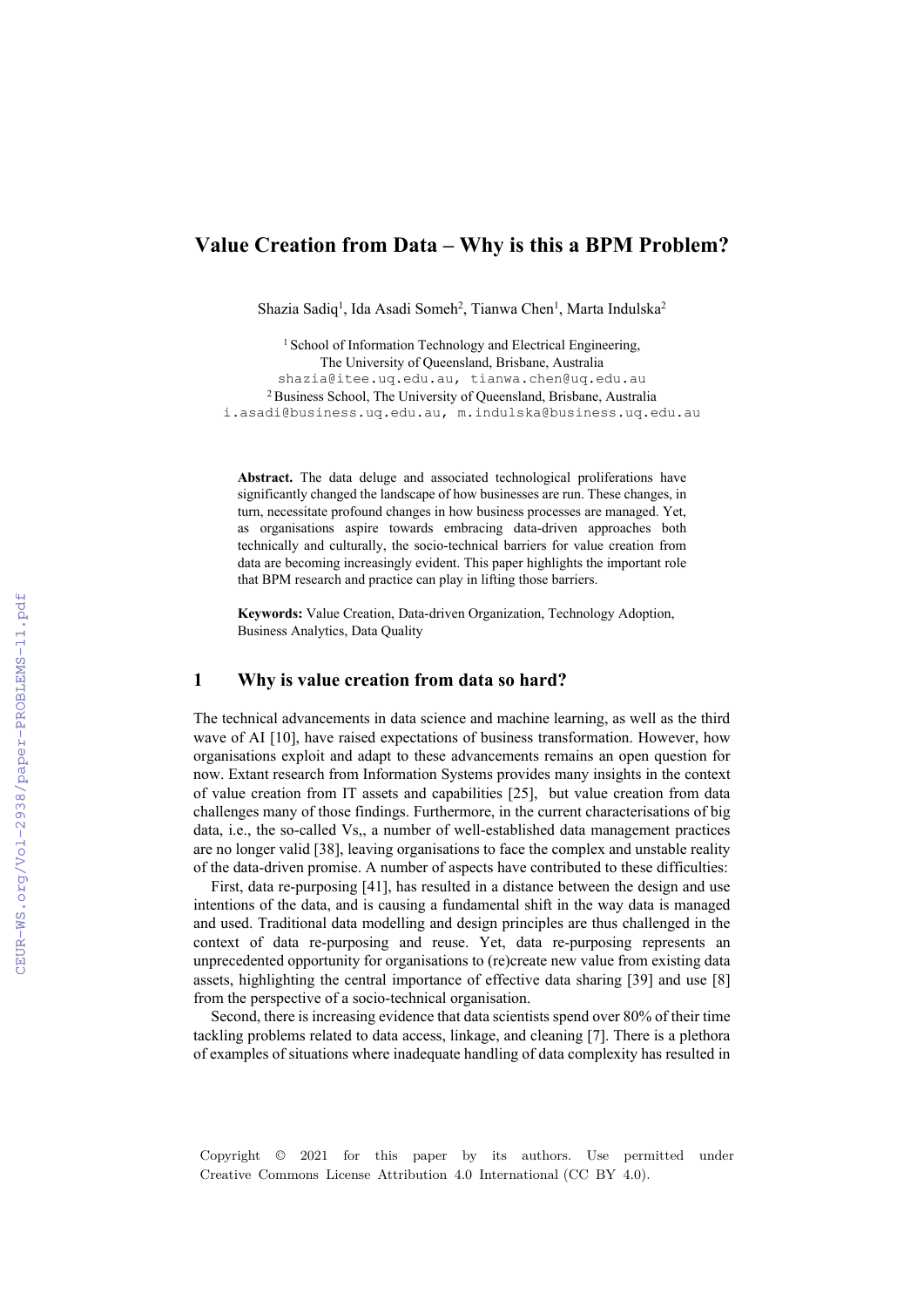disastrous consequences. For example financial and reputational damage [15], and issues of social justice and public harm, such as propagation of biases in data into speech analyses [44], or data discrepancies and algorithmic assumptions that resulted in discrimination [17]. At the very least, the under-estimation of data curation and preparation needs results in time and cost over-runs in business analytics projects.

Third, data pipelines constructed by data engineers and scientists often lack explainability due to the use of complex computational, statistical, and machine learning techniques [34]. This causes, on the one hand, efficiency concerns due to poor transferable and repeatability prospects, and, on the other hand, deterioration in the trust of analytical results by business stakeholders and end-users. While literature on explainability [23] is advancing, a practice of transparency is still not that prevalent in the data science and analytics workforce [42]. These divides can create functional and cultural friction between the teams, and a disconnect between how consumers think their data should be handled and how it is actually treated [6]. While legislative and regulatory frameworks are playing catch up, currently most are untested for adequacy, and may simply be viewed as an increased compliance burden on organisations (especially SMEs) thereby limiting the uptake of data-driven solutions and innovations.

Challenges aside, there is no doubt that data-driven organisations that overcome the socio-technical barriers will emerge as winners in an increasingly competitive environment across all major sectors. The question for BPM research, vendor and practitioner communities is: what role can BPM play in helping organisations gain value from their data assets? In the section below, we highlight some of these opportunities.

## **2 Can BPM Help?**

One central question for organisations that intend to pervasively use data for value creation relates to structuring of the analytics teams in ways that can transform the organisation into a data-driven entity [11]. However, this organisation-wide transformation is challenging in practice due to existence of functional silos and difficulties in creating proximity between analytics teams and business or domain groups [36]. The traditional function-based approach is where a central unit is established to serve multiple business units with their various analytics needs [16], and this approach generally leads to a strained relationship between analytics-oriented and business groups, because the former can rarely meet every demand of the latter [29].

Instead, data-driven work must be rooted in a pervasive enterprise-wide approach in which analytics is woven into the fabric of the organisation. Such an approach demands breaking down organisational (unit) boundaries to facilitate analytics teams and business groups to develop a common language to work collaboratively, and iteratively, and to integrate their knowledge into improved data-driven solutions, products and processes. This approach ultimately results in close ties between analytics teams and business groups, common language and motivation to interact, which brings about organisation wide change. To enable this proximity, organisations typically go beyond setting up centres of excellence that focus on enterprise analytics capabilities to build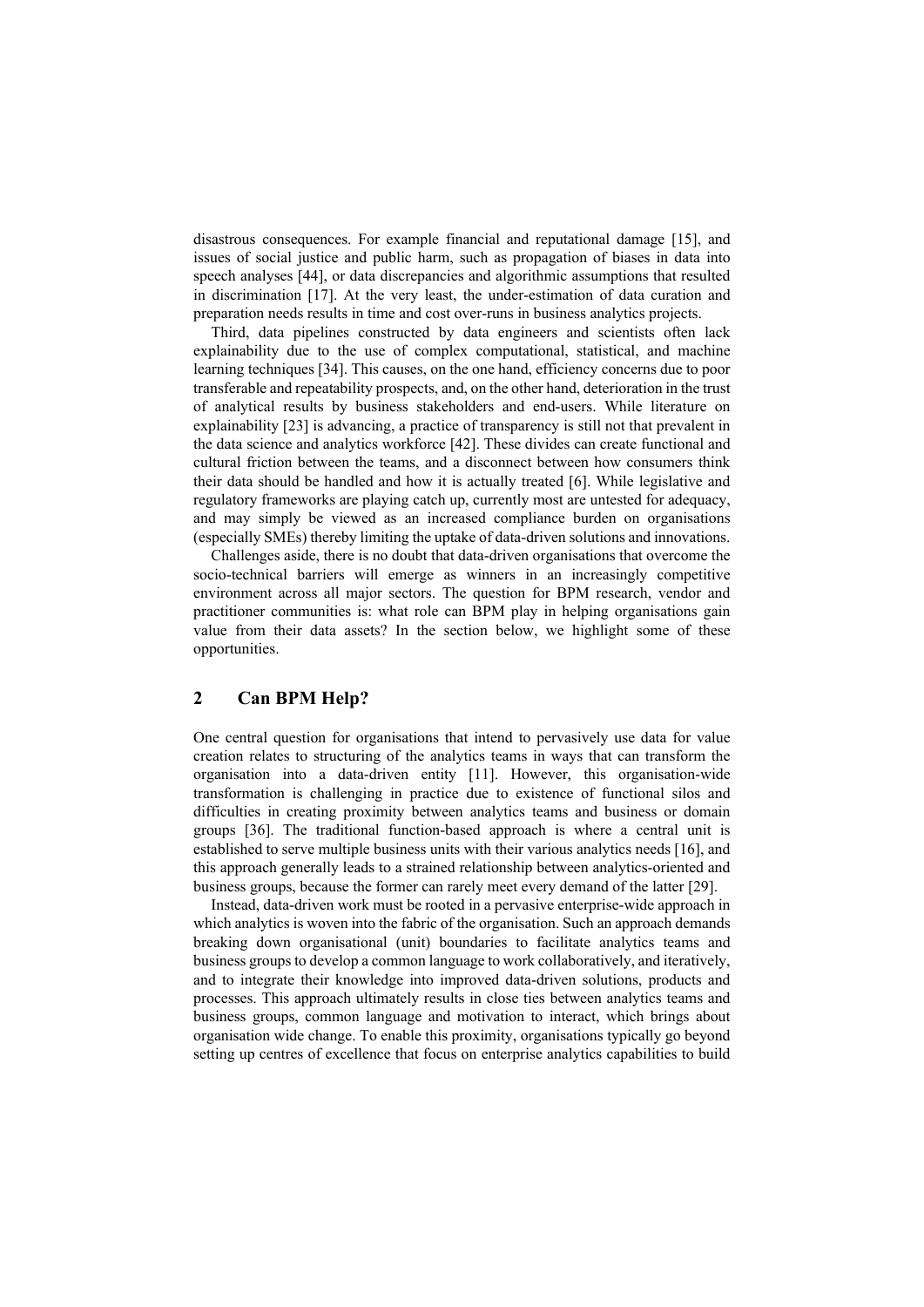cross-disciplinary analytics teams that embed themselves within process-oriented groups.

**BPM Opportunity**: Process orientation has long advocated the need for organisation-wide thinking and breaking down of functional silos, and has been shown to be positively associated with firm performance [20]. *How can process orientation research help set up organisations for data-driven work?* 

Despite the importance of effective use, many firms struggle to achieve it. Historically we know that, "...effective use is one of the greatest challenges for BI [Business Intelligence] systems. … Despite increasing investments in BI systems, many organisations are still unable to attain the desired success … due to underutilization and ineffective use" [4]. One theory that explains how organisations can use data and analytics systems more effectively is the Theory of Effective Use (TEU) [8]. TEU suggests that effective use involves three dimensions: (a) transparent interaction: seamlessly accessing the representations offered by a system, (b) representational fidelity: obtaining more accurate representations from the system, and (c) informed action: taking actions based on faithful representations.

We know that data can contain unexpected insights, and hence effective use of analytics systems can help organisations reap unexpected gains. However, the speed with which these insights can be effectively used is critical. Agility in value creation from data can be challenged with the way in which analytical insights are delivered, embedded and utilized within business. Organisational capability to support data-driven process design and improvement becomes essential. IT business literature advocates for a process perspective on value of IT resources and capabilities [25, 28]. Traditionally, analytics team outputs might be static reports or dashboards that exist separate from business processes and might not meet the specific decision requirements of managers and employees. However, data assets and capabilities generate business value when they are embedded within organisational processes. The challenge is how these operational and informational capabilities and experiences are blended into an integrated application or platform that promotes user engagement and empowers users with evidential decision making [40].

**BPM Opportunity**: Agile value creation from data requires new approaches for process design and improvement, in which data-driven insights can be embedded into processes in a timely and agile way that facilitate, extend and improve analytics-driven user experiences. *How can process design and adaptation research help facilitate agile use of data-driven insights?*

A notable process design choice related to how organisations integrate the insights with existing processes or develop new tools and processes is between (1) the augmentation of users' capabilities with algorithmic insights and recommendations to undertake evidential decision making and (2) the oversight mechanisms under which algorithmic insights and recommendations could be monitored and contested. The counter part is the design of fully automated decision-making, where algorithmic agents decide and act independently. There is growing evidence that this can create tensions. While algorithms can perform structured tasks and process massive datasets in real time, humans usually fare better with less structured tasks, especially ones that require creativity and interpretation [5]. Optimally, human-machine configurations should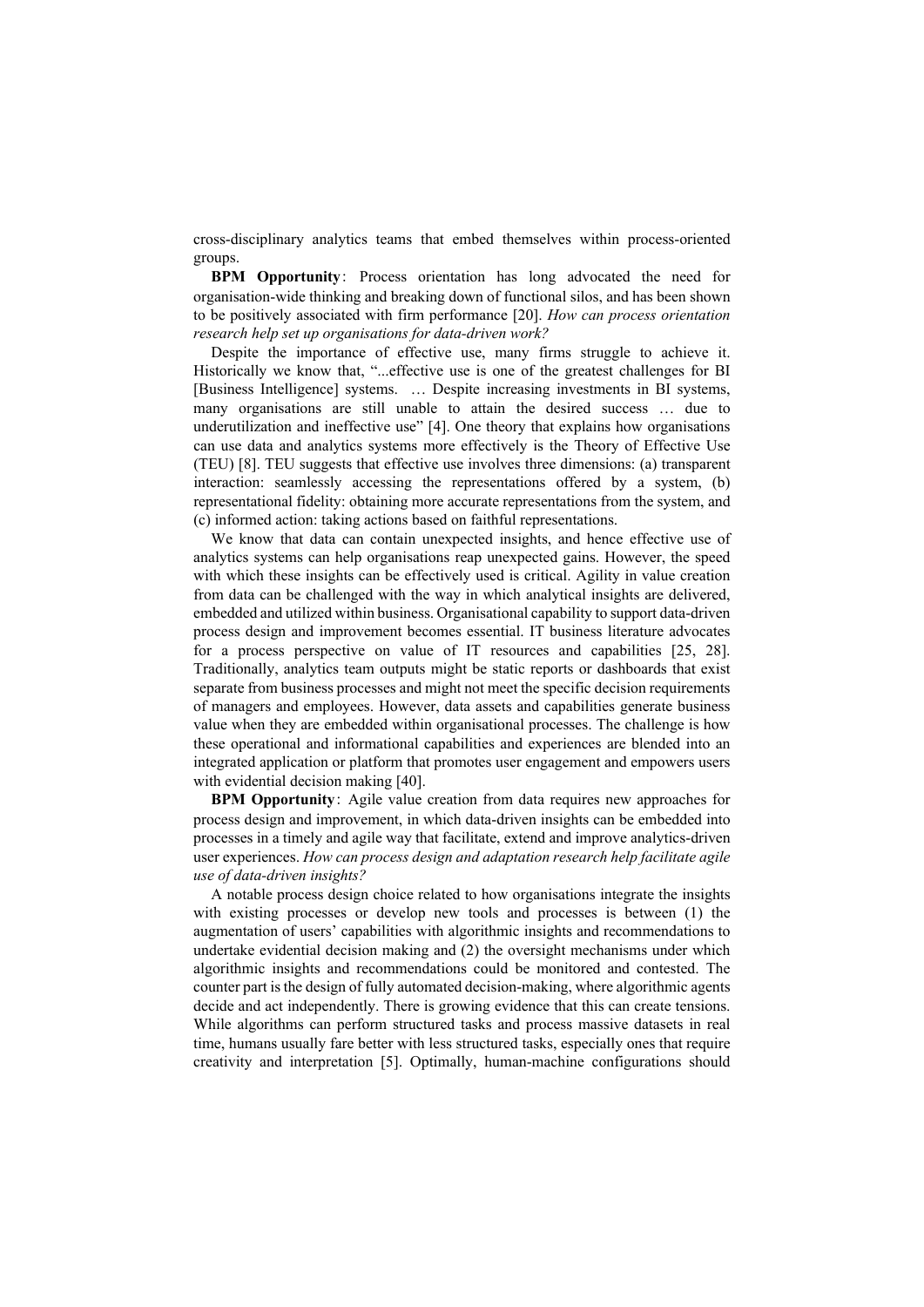leverage both agents' strengths in a complementary manner. However, finding the right balance between automation and human involvement is not easy and practical guidelines are still emerging [30].

Whereas, process mining has proven a valuable approach in providing insights into the actual business process from organisational and case perspectives, the bulk of the advancements, understandably, are on the support of BPM [33], where process mining can enable evidence-based BPM [2], be used as a tool for Delta analysis and conformance testing [1] or to detect discrepancies, improve process, and provide better support (e.g. in the (re)design and diagnosis phases) for BPM life-cycle [26]. However, the rich body of knowledge on process mining tools and techniques can be translated into several novel domains including those that support value creation from data. For example, process mining can also reveal how people and/or procedures actual work [1] and provide understandable models that enables experts to understand the actual workflow and to detect specific user behaviours patterns [13]. The literature highlights the value of using process mining to understand human behaviors [33]. For example, model understanding has explored using process mining on eye tracking data (i.e., one of the physiological variables used as a technique to reflect the changes in cognition [27]) to find reading patterns in hybrid processes of DCR-HR [3], sensemaking behaviors in dual artefacts of business processes and rules [9], on domain and code understanding tasks from the developers' interactions [24], as well as on discovering data workers interaction behaviors and strategies in finding data quality issues data curation work [18].

**BPM Opportunity**: Process mining offers a rich set of methods and tools that can be used to understand human behaviour processes as well as process that have a mix of automated and human tasks. *How can process mining help achieve the right balance between automation and human involvement in data driven processes?*

Related to this opportunity is another that stems from the concept of reference models. Reference models are blueprints of best practice with the aim of reusability. They were popularised in the early 90s (see e.g. [35] and, since then, have been applied in a broad range of contexts [14]. The use of reference models has been associated with several benefits, including process improvement outcomes and risk reduction [32]. All data work, from data curation through to the development of AI models, is in itself a process. There is evidence that suggests that data curation processes are currently done in an ad-hoc manner [18, 19] and that process mining is helping to uncover a closer to optimal approach [18]. High profile failures in developing AI solutions, contrasted against notable successes [43], also suggest that there are best practices to be learned from.

**BPM Opportunity**: Process reference models offer a blueprint for best practice and enable organisations to improve their process performance. *How can process reference models be used to capture and share best practice approaches to value creation from data?*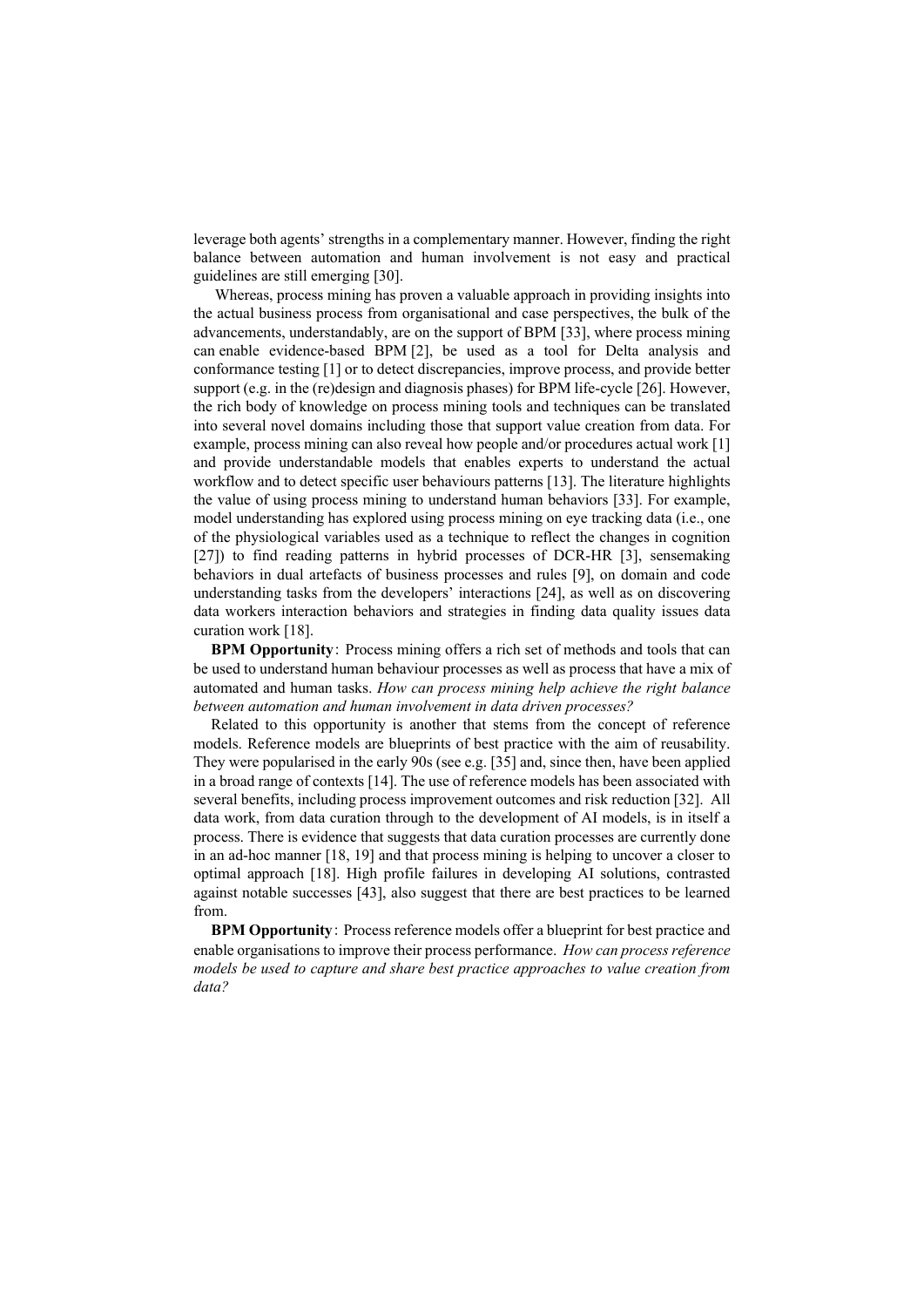## **3 Is the problem worth solving?**

Evidence based decision making is not a new concept and has been the flagship approach for many sectors such as clinical research [12], policy reform [46] and financial markets [22]. However, we highlighted above the characteristics and challenges in evidential decision making with big data and complex black-box algorithms. In fact, advancements in machine learning (ML) and artificial intelligence (AI) are being valued at contributing up to US\$15.7 trillion [31] to the global economy by 2030. AI is enabled by data [45] and the need for robust mechanisms for 'generating, sharing and using data in a way that is accessible, secure and trusted' is clear. Indeed, data gone wrong is acknowledged as the biggest risk factor for AI and other emerging technologies [21]. Unless organisations can see business value in data-driven work, the opportunity for responsible [37] and agile value creation from data will not materialise.

The authors of this paper posit that BPM research and practice holds a significant amount of knowledge capital that can be harnessed to contribute to the problem of value creation from data. We call the BPM community to assemble behind this exciting and interesting challenge of our times.

**Acknowledgments.** This work is supported by the ARC Industry Training Centre for Information Resilience – CIRES - IC200100022.

#### **References**

1. Aalst, W.M.P. van der: Business alignment: using process mining as a tool for Delta analysis and conformance testing. Requir. Eng. 10, 3, 198–211 (2005).

2. Aalst, W.M.P. van der: Process Mining: Overview and Opportunities. ACM Trans. Manag. Inf. Syst. 3, 2, 1–17 (2012).

3. Abbad Andaloussi, A. et al.: Exploring the Understandability of a Hybrid Process Design Artifact Based on DCR Graphs. In: Reinhartz-Berger, I. et al. (eds.) Enterprise, Business-Process and Information Systems Modeling. pp. 69–84 Springer International Publishing, Cham (2019).

4. Ain, N. et al.: Two decades of research on business intelligence system adoption, utilization and success – A systematic literature review. Decis. Support Syst. 125, 113113 (2019).

5. Asatiani, A. et al.: Implementation of automation as distributed cognition in knowledge work organizations: Six recommendations for managers. In: 40th International Conference on Information Systems, ICIS 2019. Association for Information Systems (2020).

6. Australian Competition and Consumer Commission: Digital platforms inquiry - final report, https://www.accc.gov.au/publications/digital-platforms-inquiry-final-report, last accessed 2021/05/19.

Belkin, R., Patil, D.: Everything We Wish We'd Known About Building Data Products | First Round Review, https://review.firstround.com/everything-we-wish-wed-known-aboutbuilding-data-products, last accessed 2021/05/19.

8. Burton-Jones, A., Grange, C.: From use to effective use: A representation theory perspective. Inf. Syst. Res. 24, 3, 632–658 (2012).

9. Chen, T. et al.: Sensemaking in Dual Artefact Tasks – The Case of Business Process Models and Business Rules. In: Dobbie, G. et al. (eds.) Conceptual Modeling. pp. 105–118 Springer International Publishing, Cham (2020).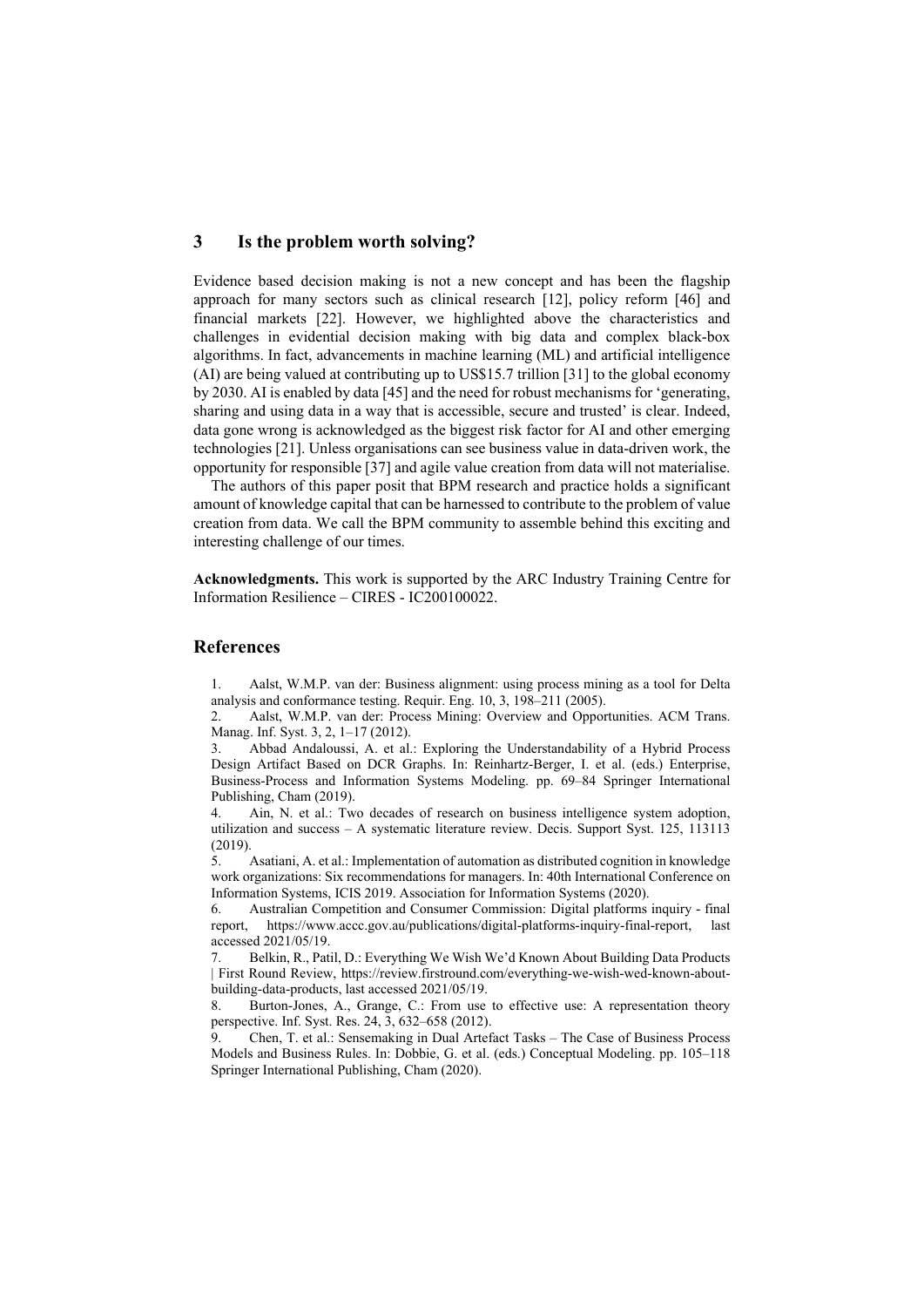10. Daugherty, P.R., Wilson, H.J.: Human + Machine: Reimagining Work in the Age of AI. Harvard Business Press (2018).

11. Davenport, T.H., Bean, R.: Big Companies Are Embracing Analytics, But Most Still Don't Have a Data-Driven Culture, https://hbr.org/2018/02/big-companies-are-embracinganalytics-but-most-still-dont-have-a-data-driven-culture, (2018).

12. Engebretsen, E. et al.: Unpacking the process of interpretation in evidence‐based decision making. J. Eval. Clin. Pract. 21, 3, 529–531 (2015).

13. Fernández-Llatas, C. et al.: Process Mining for Individualized Behavior Modeling Using Wireless Tracking in Nursing Homes. Sensors. 13, 11, 15434–15451 (2013).

14. Fettke, P. et al.: Business process reference models: survey and classification. In: Business Process Management Workshops. pp. 469–483 Springer (2006).

15. Gillespie, N. et al.: Achieving Trustworthy AI: A Model for Trustworthy Artificial Intelligence. The University of Queensland and KPMG, Australia (2020).

16. Gregory, R.W. et al.: IT consumerization and the transformation of IT governance. 39. 17. Hajian, S. et al.: Algorithmic bias: From discrimination discovery to fairness-aware data mining. Presented at the ACM SIGKDD ICKDDM.

18. Han, L. et al.: On Understanding Data Worker Interaction Behaviors | Proceedings of the 43rd International ACM SIGIR Conference on Research and Development in Information Retrieval.

19. Hey, T., Trefethen, A.: The Data Deluge: An e-Science Perspective. In: Berman, F. et al. (eds.) Wiley Series in Communications Networking & Distributed Systems. pp. 809–824 John Wiley & Sons, Ltd, Chichester, UK (2003).

20. Kohlbacher, M., Reijers, H.A.: The effects of process-oriented organizational design on firm performance. Bus. Process Manag. J. 19, 2, 245–262 (2013).

21. Korolov, M.: AI's biggest risk factor: Data gone wrong, https://www.idginsiderpro.com/article/3254693/ais-biggest-risk-factor-data-gonewrong.html, last accessed 2021/05/19.

22. Leuz, C.: Evidence-based policymaking: promise, challenges and opportunities for accounting and financial markets research. Account. Bus. Res. 48, 5, 582–608 (2018).

23. Li, X.H. et al.: A Survey of Data-driven and Knowledge-aware eXplainable AI. IEEE Trans. Knowl. Data Eng. 1–1 (2020).

Loannou, C. et al.: Mining reading patterns from eye-tracking data: method and demonstration. Softw. Syst. Model. 19, 345–369 (2020).

25. Melville, N. et al.: Review: Information technology and organizational performance: An integrative model of IT business value. MIS Q. 28, 2, 283–322 (2004).

26. Netjes, M. et al.: Supporting the full BPM life-cycle using process mining and intelligent redesign. Contemp. Issues Database Des. Inf. Syst. Dev. 100–132 (2007).

27. Paas, F. et al.: Cognitive Load Measurement as a Means to Advance Cognitive Load Theory. Educ. Psychol. 38, 1, 63–71 (2003). https://doi.org/10.1207/S15326985EP3801\_8.

28. Pang, M.-S. et al.: IT Resources, Organizational Capabilities, and Value Creation in Public-Sector Organizations: A Public-Value Management Perspective. J. Inf. Technol. 29, 3, 187–205 (2014).

29. Peppard, J.: Rethinking the concept of the IS organization. Inf. Syst. J. 28, 1, 76–103 (2018).

30. Rai, A. et al.: Editor's comments: next-generation digital platforms: toward human-AI hybrids. MIS Q. 43, 1, iii–x (2019).

31. Rao, A.S., Verweij, G.: Sizing the prize: what's the real value of AI for your business and how can you capitalise? PricewaterhouseCoopers Australia (2017).

32. Rosemann, M., van der Aalst, W.M.: A configurable reference modelling language. Inf. Syst. 32, 1, 1–23 (2007).

33. Rubin, V.A. et al.: Process mining can be applied to software too! In: Proceedings of the 8th ACM/IEEE International Symposium on Empirical Software Engineering and